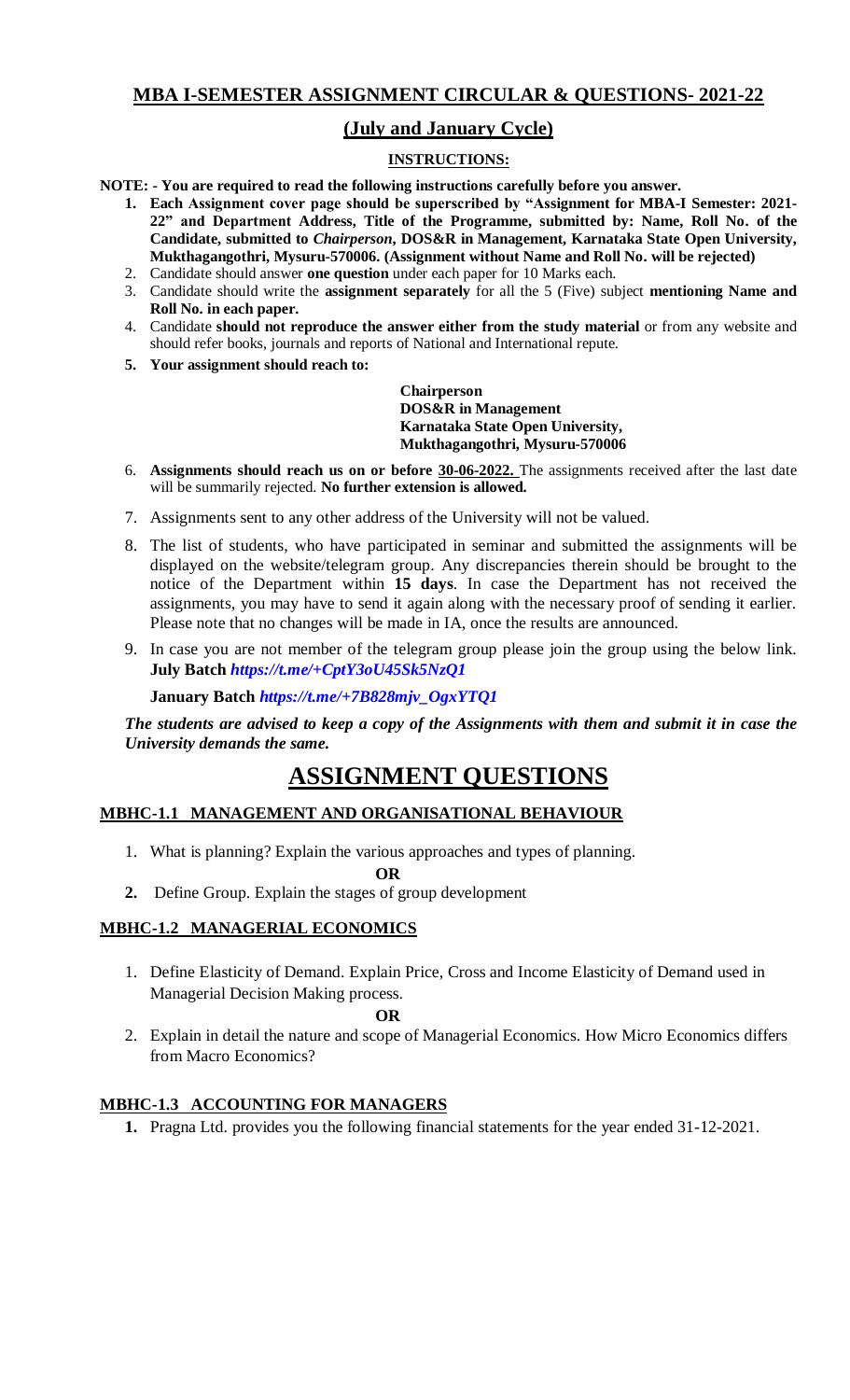| Income statement           |           |                         |           |  |  |  |  |  |  |
|----------------------------|-----------|-------------------------|-----------|--|--|--|--|--|--|
| To Opening Stock           | 1,25,000  | <b>By Sales</b>         | 10,50,000 |  |  |  |  |  |  |
| <b>To Purchases</b>        | 6,75,000  | By Closing stock        | 1,60,000  |  |  |  |  |  |  |
| To Incidental Expenses     | 16,500    |                         |           |  |  |  |  |  |  |
| To Gross Profit c/d        | 3,93,500  |                         |           |  |  |  |  |  |  |
|                            | 12,10,000 |                         | 12,10,000 |  |  |  |  |  |  |
| <b>Operating expenses:</b> |           |                         |           |  |  |  |  |  |  |
| To Selling & Distribution  | 40,000    | By Gross Profit b/d     | 3,93,500  |  |  |  |  |  |  |
| To Administration          | 1,70,000  | By Non-operating income | 13,000    |  |  |  |  |  |  |
| To Interest                | 19,000    |                         |           |  |  |  |  |  |  |
| To Non-operating expense   | 7,000     |                         |           |  |  |  |  |  |  |
| <b>To Net Profit</b>       | 1,70,500  |                         |           |  |  |  |  |  |  |
|                            | 4,06,500  |                         | 4,06,500  |  |  |  |  |  |  |

#### **Balance Sheet as on 31-12-2018**

| Liabilities                 | Amount   | Assets                | Amount   |
|-----------------------------|----------|-----------------------|----------|
| 2700 equity shares of ₹ 100 | 2,70,000 | Land $&$ Building     | 2,10,000 |
| each                        |          |                       |          |
| Debentures                  | 90,000   | Plant & Machinery     | 1,30,000 |
| Reserves                    | 50,000   | <b>Stock in Trade</b> | 2,10,000 |
| Creditors                   | 70,000   | <b>Sundry Debtors</b> | 1,01,000 |
| B/P                         | 90,000   | Cash & Bank balance   | 59,000   |
| Overdraft                   | 50,000   |                       |          |
| P & L a/c                   | 90,000   |                       |          |
|                             | 7,10,000 |                       | 7,10,000 |

Calculate the following ratios for the purpose of analysing the financial position of Pragna Ltd.

| 1. Current ratio;                  | 8. Interest coverage ratio;     |
|------------------------------------|---------------------------------|
| 2. Quick ratio;                    | 9. Operating profit ratio;      |
| 3. Debt equity ratio;              | 10. Return on investment ratio; |
| 4. Fixed asset to net worth ratio; | 11. $N/P$ ratio;                |
| 5. Proprietary ratio;              | 12. $G/P$ ratio;                |
| 6. Stock turnover ratio;           | 13. Earnings per share          |
| 7. Fixed asset turnover ratio;     |                                 |

#### **OR**

2. Explain in detail the biggest challenges to accounting practices is the current scenario

## **MBHC-1.4 STATISTICS AND OPTIMIZATION TECHNIQUES**

1. Calculate mean, median and mode from the following data:

| Value     | $0 - 4$ | $5-9$ | $10-19$ | 20-29 | 30-39 | 40-49 | 50-59 | 60-69 |
|-----------|---------|-------|---------|-------|-------|-------|-------|-------|
| Frequency | 328     | 350   | 720     | 664   | 598   | 524   | 378   | 244   |